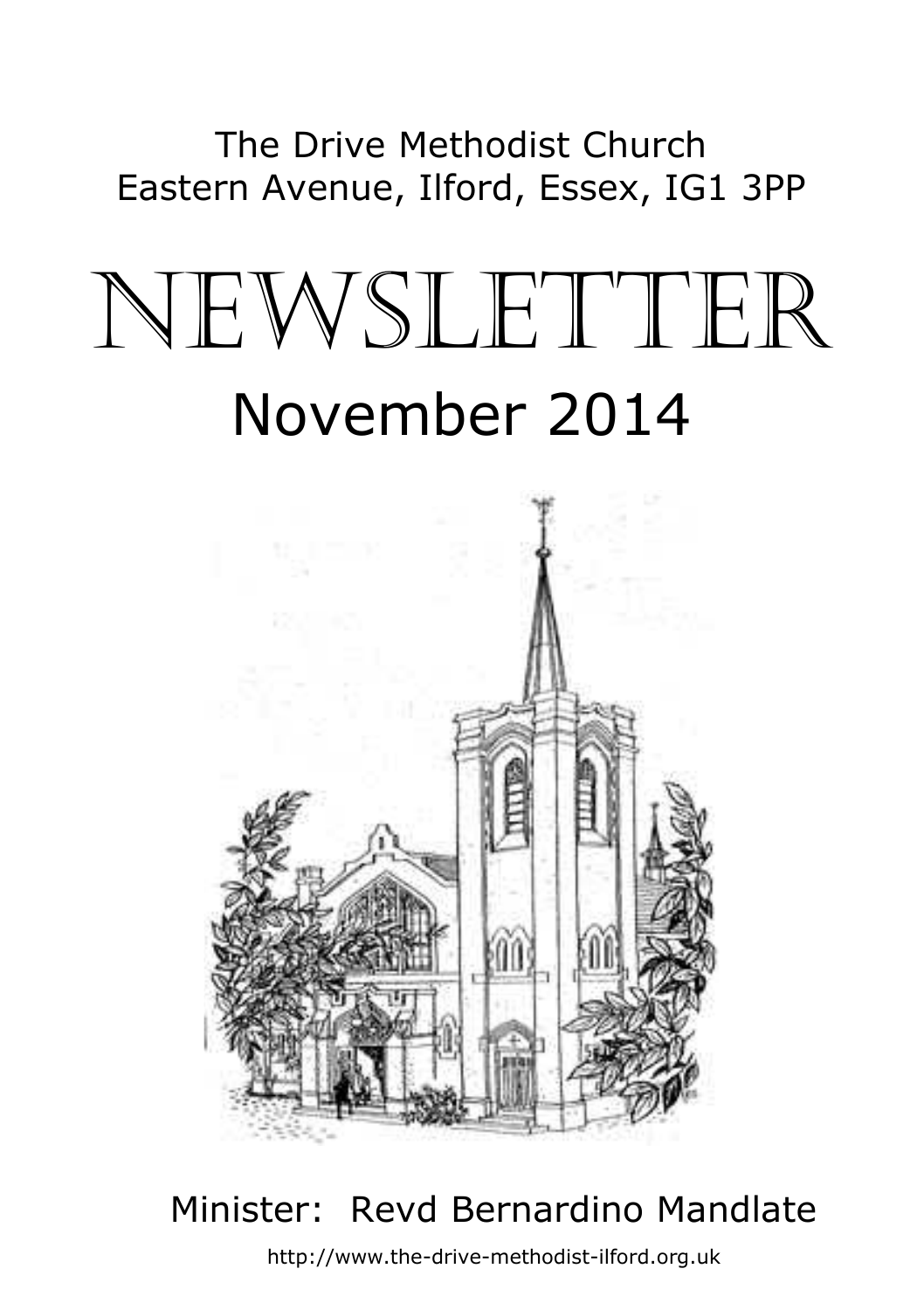# **From Revd Bernardino Mandlate**

# Friends

We've just gone through One World Week. This is a week every October when we reflect on the global village, as our world has become to be known.

On this occasion, the world is fighting a pressing battle with a virus known as Ebola. It is a killer disease that is creating grief and sorrow in some countries of West Africa. It is very difficult to treat, difficult to stop and very contagious. Even health professionals find themselves on the receiving end of this virus, with all the precautions they take to protect themselves. In this era of global travel, we all need to be on the lookout. I pray to God for a cure to be found soon enough, and for a working vaccine to be found and made available as soon as possible, so that lives may be saved.

We also see the spread of wars and conflicts around the world. Greed plays a major part. Extremisms of all sorts also play a role. The proliferation of guns in our cities and towns are part of the problem. I pray to God that people may have a change of heart and use their energies towards building better communities everywhere. We have enough refugees in the world already. Let us all participate in actions that may lead to stable and self sufficient communities and societies.

Let us pray for wisdom, scientific and technological knowledge that will help produce food for everyone and not just a few. Let us pray for actions that will help improve our natural environment. Let us plant trees where possible to help deal with climate change. We can all make small contributions towards an improved environment for us and future generations. The Gospel of love that we proclaim also means caring for the environment, because in doing so, we care for God's people too.

I invite everyone who reads this little piece to think of what contribution we can make collectively but more especially as individuals, that make our planet and our world a better place to live in for every single human being and the rest of God's creation.

May the Lord bless you as you do so.

# *Dino*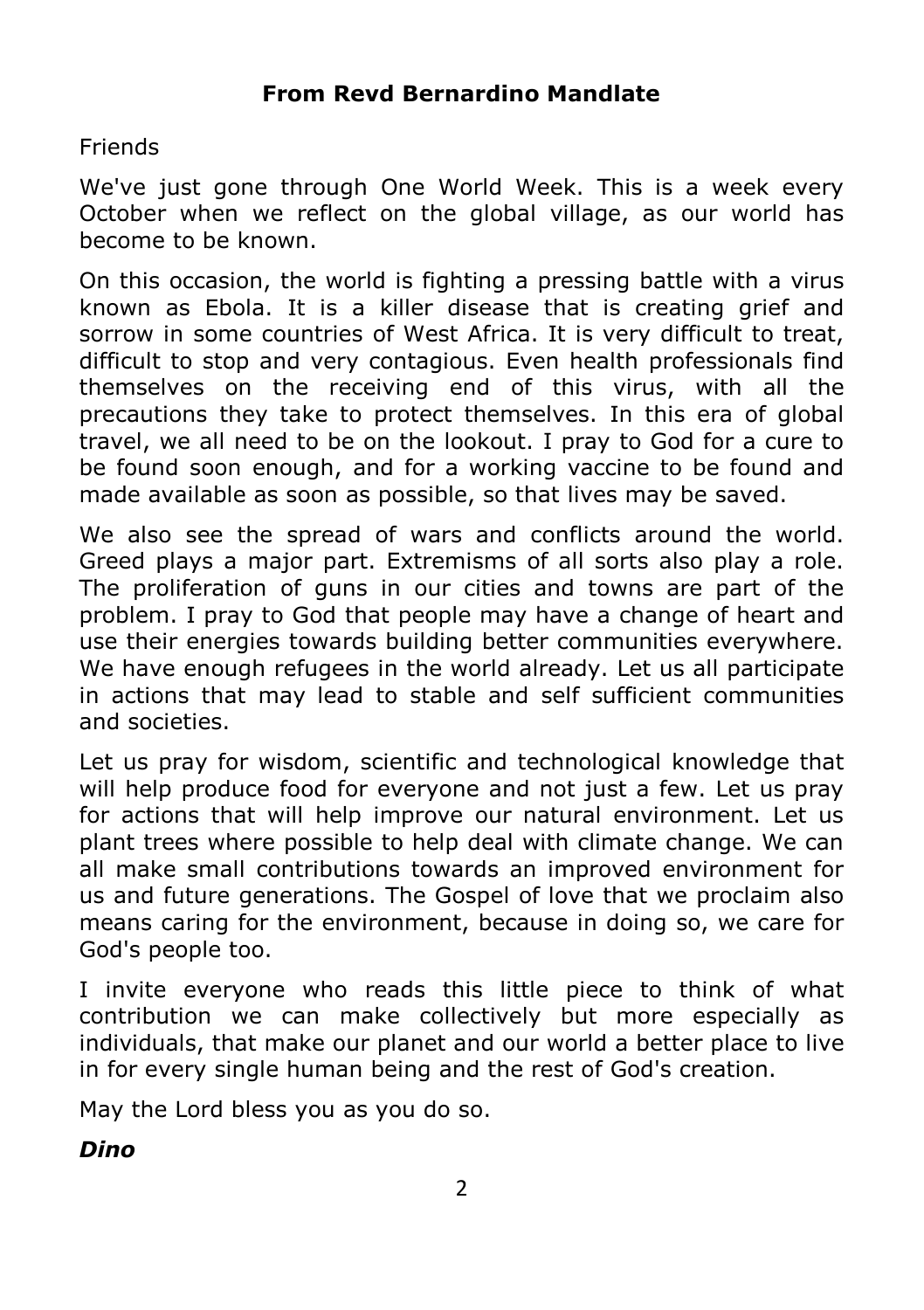# **Happy Birthday**

I am happy to wish those I know about a happy birthday. If you are willing to have your birthday celebrated in this newsletter please let me know when it is.

#### *Roy Brunnen*.

Rochelle says "Happy Birthday Mummy" for the 2<sup>nd</sup> November.

# **Thank you all**

Dear Friends, Thank you all so much for your lovely get well cards, flowers, and prayers. I am getting a little stronger each day. Now waiting to get a date for my operation, then I will be out and about and living life again.

#### *Jane Shields.*

#### **Macmillan Coffee Morning**

Many thanks to all who supported us on Saturday 27<sup>th</sup> September. Coffee, Cakes, Bric-a-brac and new gifts were sold, and a total of £730.00 was raised. Jeff and I handed this money to the oncology department of the Macmillan Centre at University College Hospital London, and we will be contacted later when they decide how the funds raised will be used.

Many thanks once again.

#### *Jeff & Janet Wragg.*

#### **MUSIC MATTERS**

So the clocks have gone back and the evenings are dark again… before you know it the carols will be piped into every shopping centre in the land and this year's John Lewis advert will be on TV. Yes, it's Christmas! But not quite yet…

Before our Carol Service on Sunday 21<sup>st</sup> December, the Choir and the Chorale will be heard in services during November, in particular an "own arrangement" service on the  $2^{nd}$ , Remembrance Sunday on the 9<sup>th</sup>, the JMA Service on the 16<sup>th</sup> and Advent Sunday on the 30<sup>th</sup>. It is a busy time of year for our church musicians!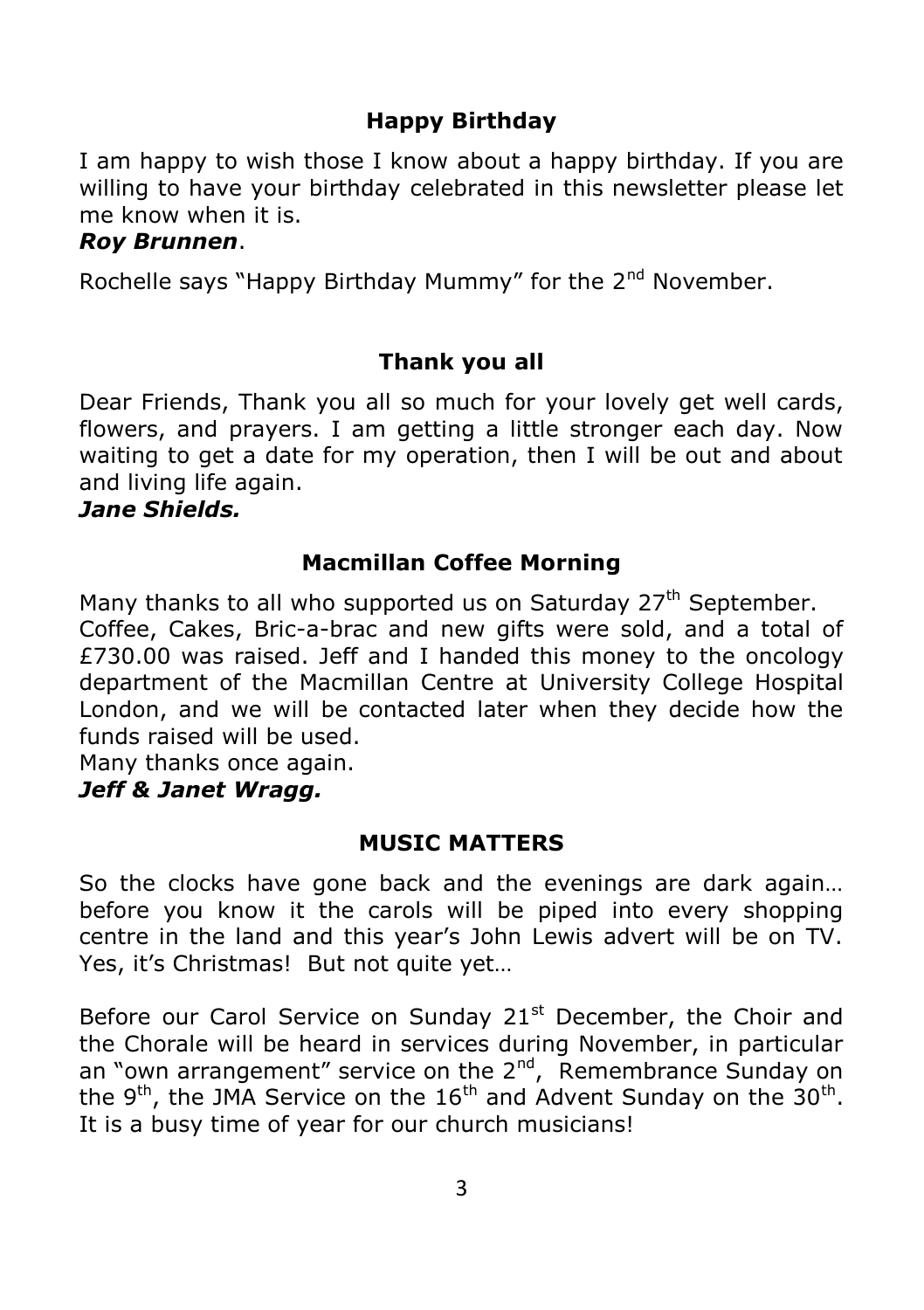Anyone is welcome to join either of our singing groups – the Choir rehearses on Thursday evenings at 7:30pm in the Church Parlour, and the Chorale, a more informal group, practises occasionally after church on Sunday mornings. Details of Chorale practices are on a leaflet which is available at the church door.

# **AND ANOTHER OPPORTUNITY TO SING**…

# VALENTINE SINGERS are looking for members for a COMMUNITY CHORUS for CHRISTMAS

The Valentine Singers' Christmas concert on Saturday 20<sup>th</sup> December will include contributions from our Community Chorus, which is open to anyone who wants to be involved. If you've ever watched *The Choir* on TV and thought, "I'd like to do something like that!", now is your chance!

The commitment is five Friday evening practices from  $21<sup>st</sup>$ November, at a cost of only £5 for the first session, then £20 for the rest of the project. The sessions will be led by an experienced choral tutor and it all promises to be great fun – you will know some of the tunes already!

For more details, ask Andrew Taylor, visit the website www.valentinesingers.org or ring 01277 651970. Leaflets about this are available at the church door – tell your friends as well!

# *Andrew Taylor*

# **Christmas shoe box appeal – Samaritans Purse**

Thank you to everyone who has already donated money, bought various items and filled shoe boxes.

There is still time to take part. The Shoe boxes and instructions on how to fill them are on the table at the back of the church.

The last date to hand them in at church is Sunday  $9<sup>th</sup>$  November. If you miss that date then you can take the shoe box to Shoe zone in Ilford High Road up until  $18<sup>th</sup>$  November. They are a collection centre for the Samaritans purse this year.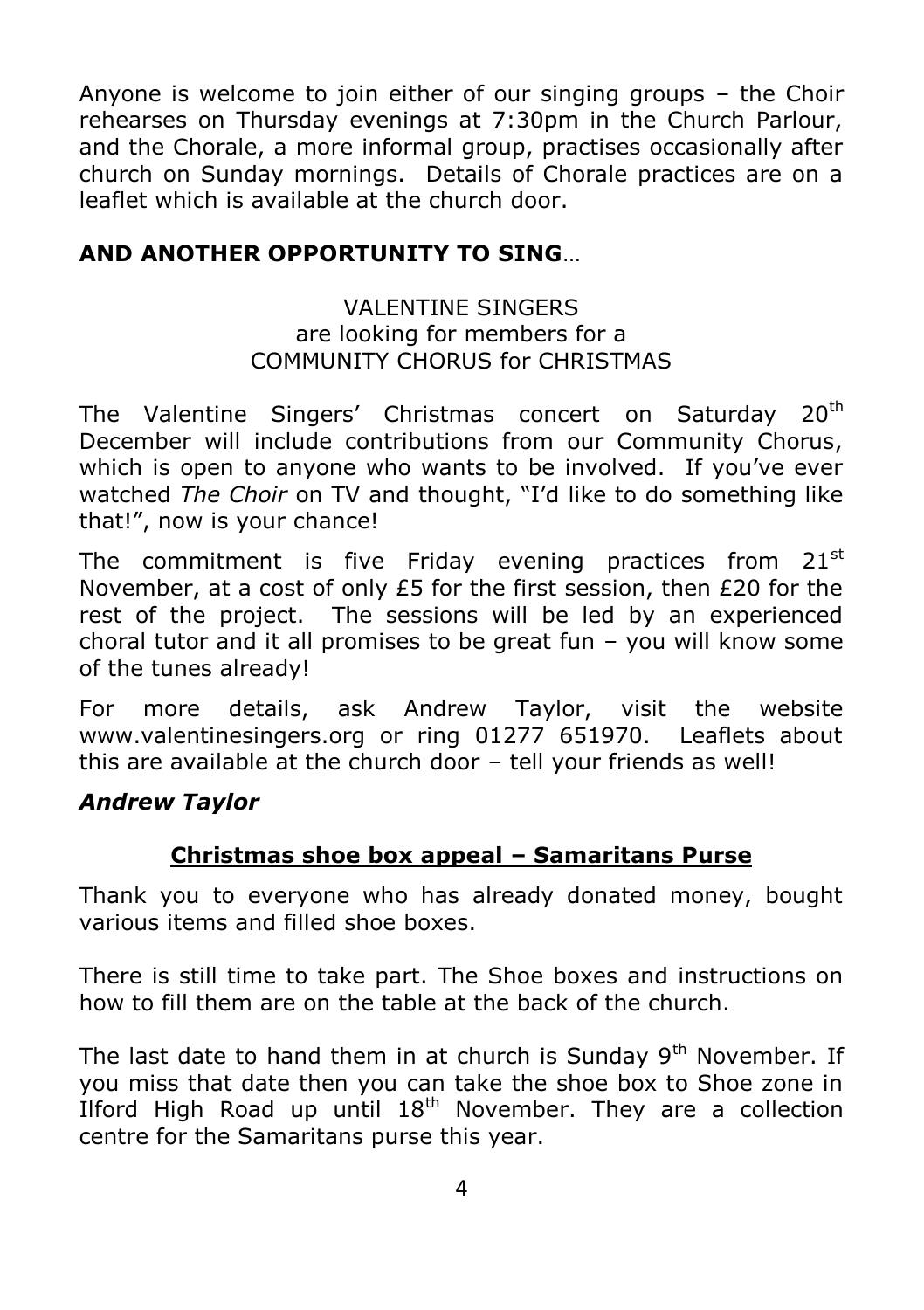To find out more information you can go to the Samaritans Purse website (just search Samaritans purse). Thanks again

# *Jo Wright*

# **Church Fellowship**

On Tuesday November 11 we hope to hold a Bible Study and discussion evening about our Christian beliefs based on material published in one of the York Courses. This involves listening to 15 minute recorded tape and then there is a group of questions for discussion. Speakers on the tape include Archbishop Justin Welby, Sister Wendy Beckett, and David Suchet.

On Tuesday December  $8<sup>th</sup>$  Jo Wright will present a Christmas programme.

All meetings begin at 8.00pm.

Do come along. Refreshments are served afterwards *Frank Sayers.*

#### **REMINDER!**

SLIDES EVENING IN SUPPORT OF ACTION FOR CHILDREN

MAKE A NOTE IN YOUR DIARY TO JOIN US ON SATURDAY 29 NOVEMBER AT 7.30 PM In the church parlour Refreshments available including cold buffet Entrance free – donations welcome.

# *Diane & Jeremy Foster*

# **Traidcraft**

It has been very interesting and quite a bit of fun, running our Traidcraft stall for the past few years, but I am now looking for someone to take it over. I am preparing to study next year and already have quite a few jobs to do in church, so although it's not time consuming, it is getting a bit much for me.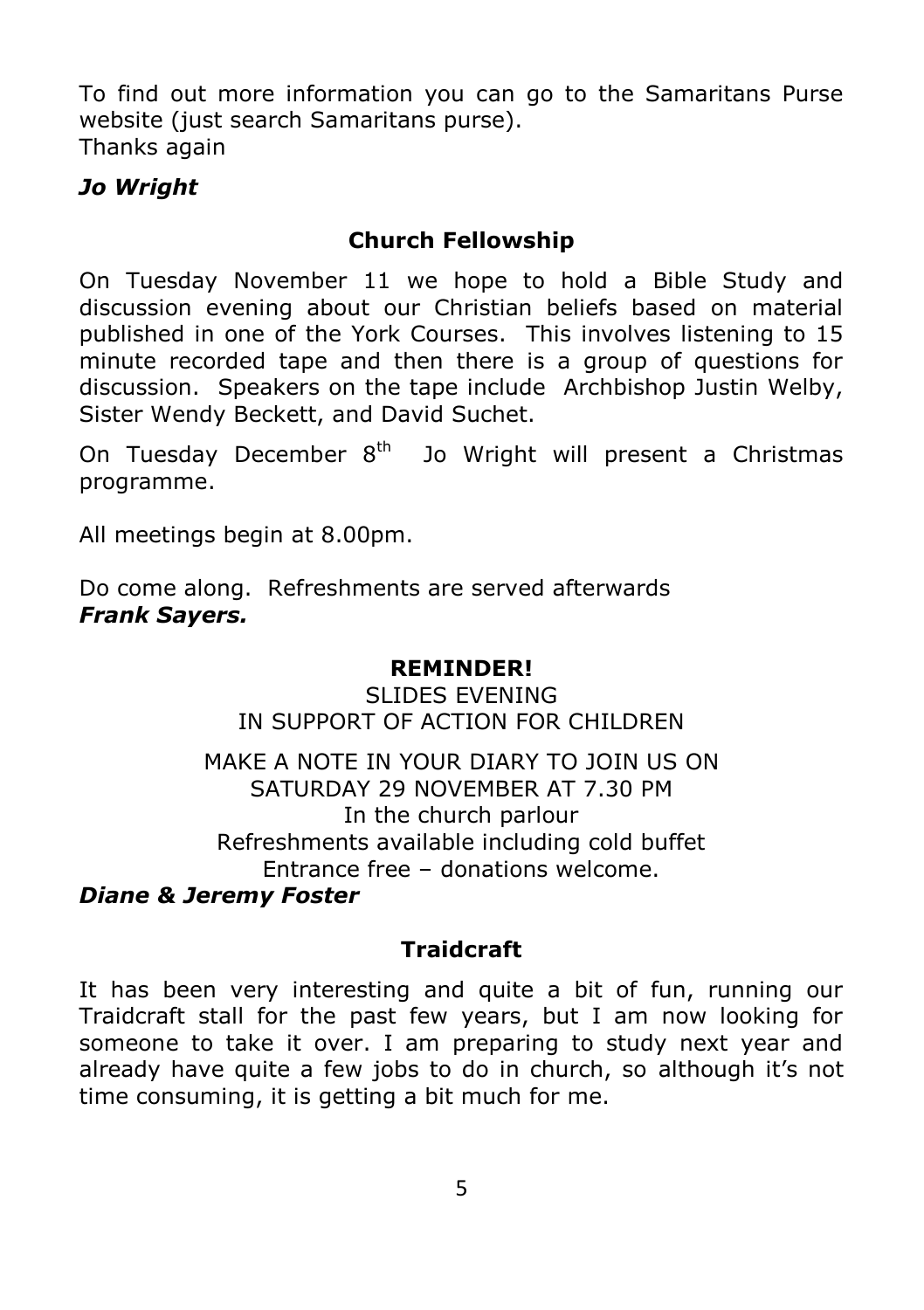Traidcraft was started by Christians and encourages us all to buy from companies that will give the producers and growers a fair price; to stand up for fair trade. You can read the leaflets on the stall for more information about what your donations do in the producers communities, or check out the website.

When I took over, Philippa Normanton had previously run the stall for many years and although a lot of chocolate is sold, we do purchase items that are used at church each week, as well as eggs for our Easter egg hunt!

If you're interested or want to ask any questions, I'm happy to have a chat.

#### *Michelle Garner*.

# **Commemorative Planting.**

At the Church Council we discussed the situation with regard to commemorative planting in the church grounds. The past development of our site which included the garden and paved area between the church and hall reduced the space available for planting of commemorative trees and bushes. More recently, the pre – school has developed an outdoor play area taking part of the green space along the side of the church.

Therefore it is with some regret, but at the same time due to our success with the running of the site, that it is felt we should not accept any further offers of commemorative plants or trees, due to not being able to accommodate these in a meaningful and respectful way.

#### *Roy Brunnen*.

# **Church Library**

For some time the library at the back of the church has not been cared for, and therefore not been used to the extent we would wish. Following an appeal at the church council in October, Coreen Smith has offered to take the task on, and will be reviewing the current stock, and considering whether any changes need to be made. If however you have any suitable books you are prepared to donate, please talk to Coreen.

#### *Roy Brunnen*.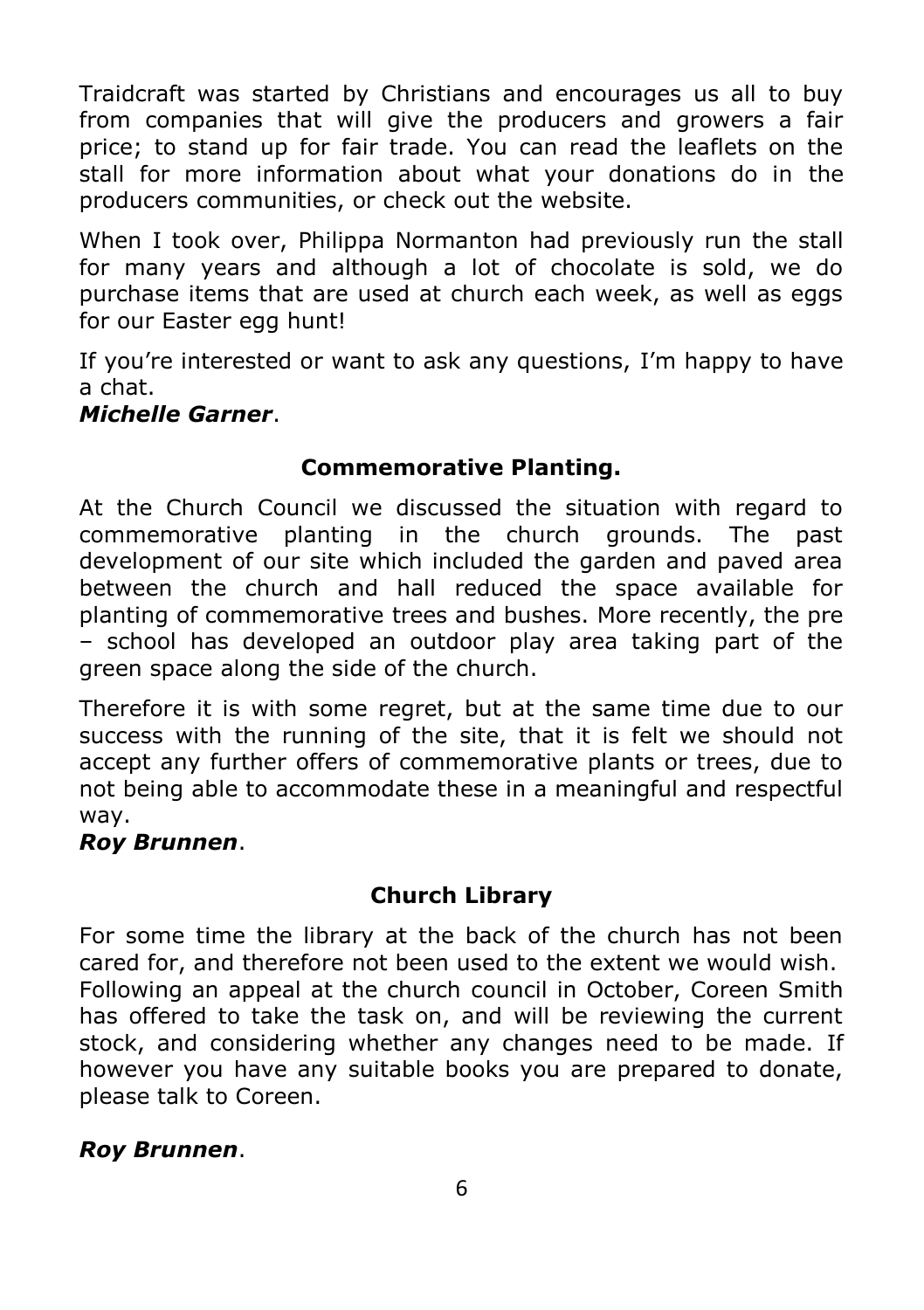# **Betty's Soul Wounding**

Every year I always buy advent calendars for various small friends from the Salvation Army Christmas catalogue and in this year's edition I just happened to notice an advertisement for a newly published booklet written by Major Catherine Wyles about helping older Christians to realise God's plan for their lives and at the very last minute I added it to my order.

Although not a "wrinkle" herself, Major Catherine understands so well the problems which those suffering from "toomanybirthdaysitis" often have to contend with and the heading of one of the chapters hit me right between the eyes "Soul wounding". It was a term I had never heard of before and I think it's absolutely brilliant for I am sure that there are very few of those of us who are past our four score years and ten who whether we realise it or not aren't victims of Soul wounding that may have lain buried deep for years but which surfaces as we grow older.

Of course we have always known that God forgives our sins, but if we're honest- we often find it very difficult to forgive others or come to that ourselves, for things that have happened in the past which have left unseen scars on our hearts, minds and soul.

Major Catherine says that we may not always realise the power that the past can hold over us and if we are to be at peace within ourselves soul wounding needs to be recognised so that the process of healing can begin for – once acknowledged – these wounds can be healed by the grace of God.

Unexpectedly that struck a chord deep within me and I can't help thinking that there could be quite a few other "oldies" like me who need to face up to their "Soul wounding" and as my mother would say "Get it sorted"

# *Betty Griffiths*.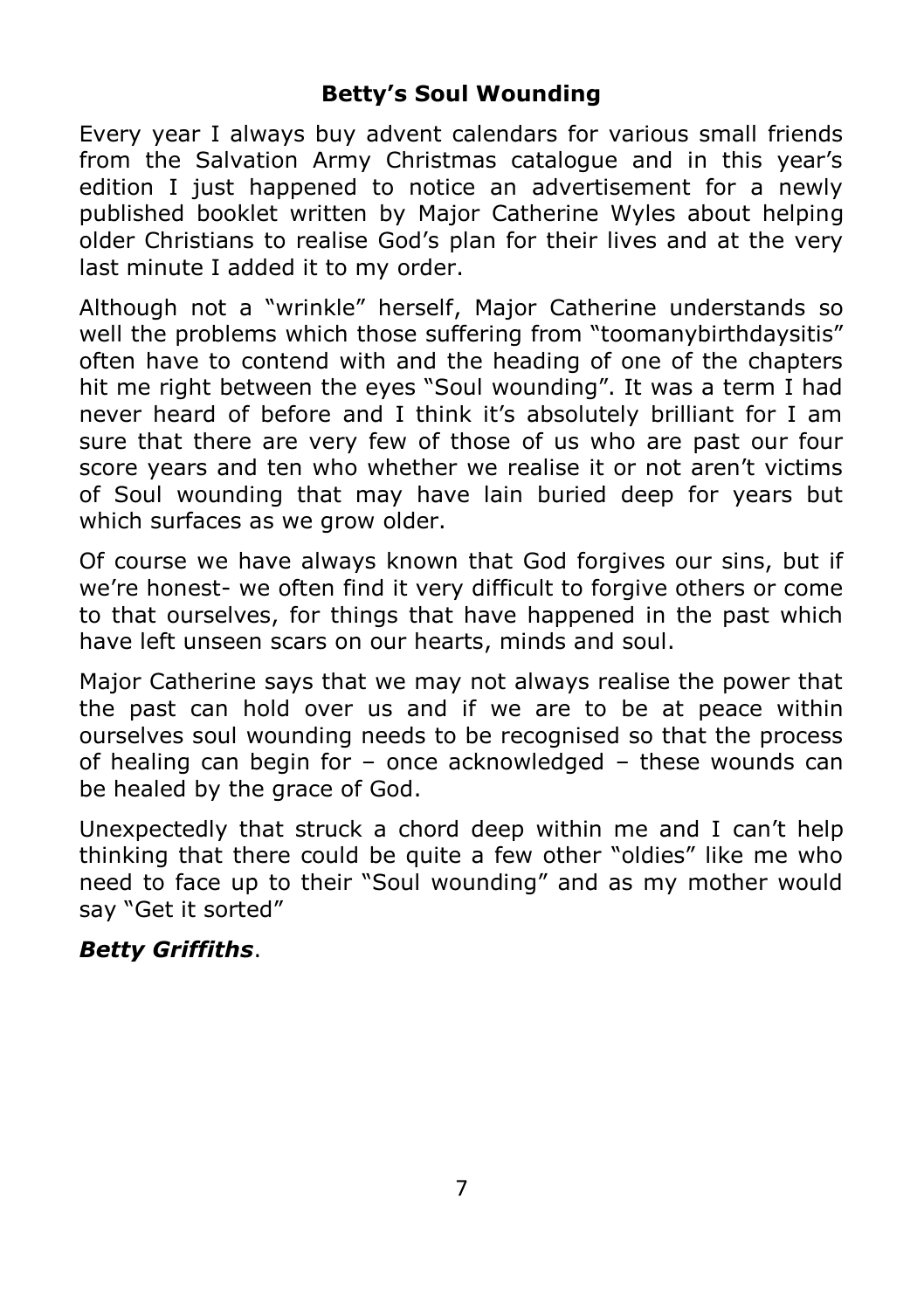# **Redbridge cold weather centre.**

The Salvation Army are again hosting a night shelter in their Clements Road premises. They would welcome offers of help to cover the evening and night shifts. If any of you would like to offer to help, or want more information please contact Candice.steen@salvationarmy.org.uk or telephone 020 8478 2961.

#### *Roy Brunnen*.

# **Redbridge Voluntary Care**

A free and confidential service

If you yourself are in difficulty at any time, or if you know someone in difficulty in this area, and you have their permission, contact us by phoning 020 8514 0980. The duty care officer will endeavour to find a volunteer able to meet the need.

#### **Christmas Concert**

*A babe is born – William Mathias Christmas Day – Gustav Holst For him all stars have shone – Bob Chilcott The crown of roses – Tchaikovsky O Holy Night – Adolphe Adam arr Rutter*

This year the New Essex Choir invites you to their traditional Christmas Concert, an evening of carols and songs both old and more recent with some regular favourites when the audience can join in with the choir. There will be seasonal refreshments. Put aside the shopping and wrapping for an evening in which to enjoy the finer sounds of Christmas.

# **Saturday 13th December 2014. 7.30pm The Drive Methodist Church**

The Drive Methodist Church has level access and is at the junction of The Drive and Eastern Avenue (A12) Ilford near Redbridge Station. Bus routes 66, 145 and 366 pass by. There is a small car park and unrestricted parking in local roads. The postcode is IG1 3PP.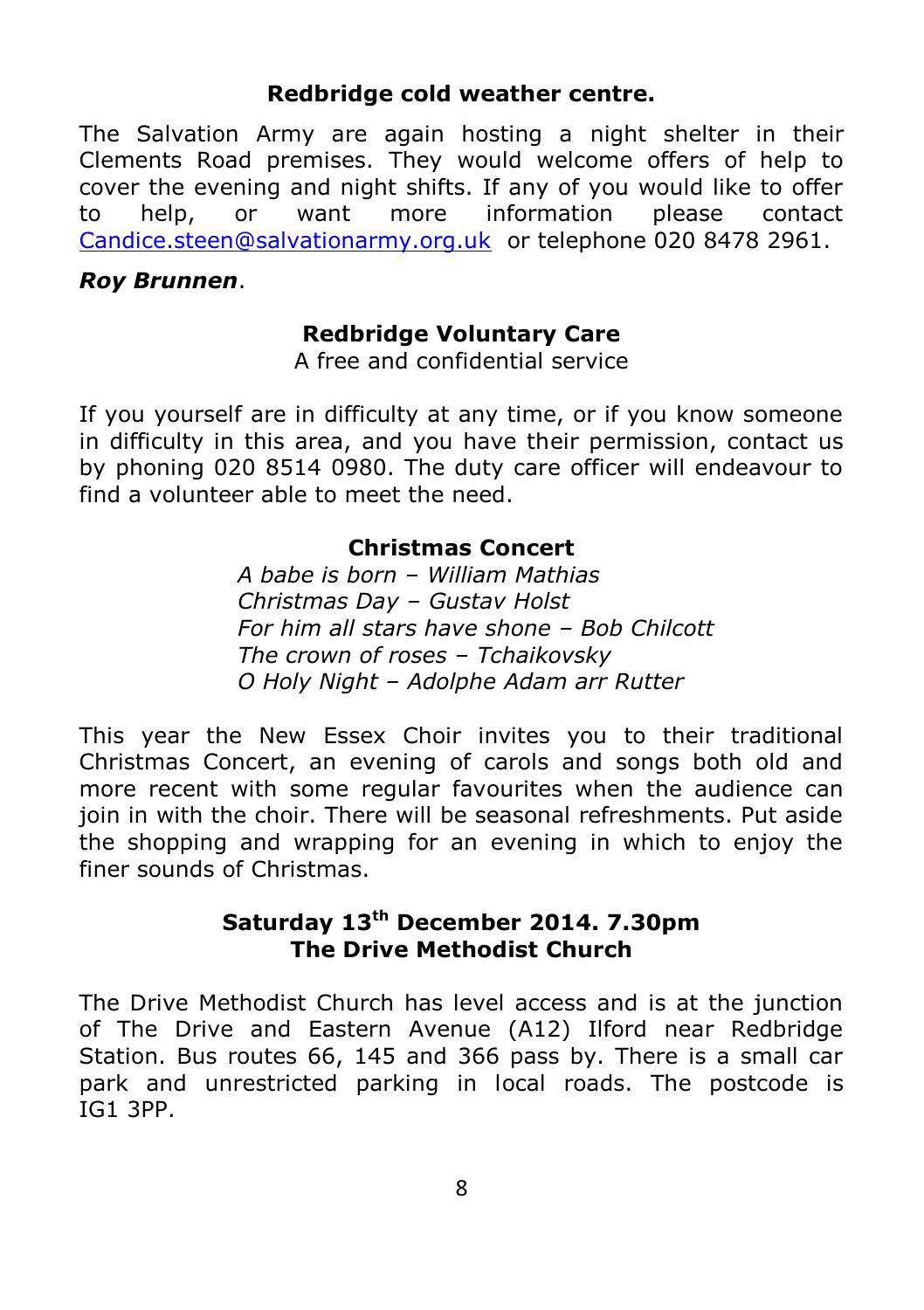Tickets price £10 (£8 concessions) under 14 free available from www.newessexchoral.org.uk (WeGotTickets) or at the door.

# **VALENTINE SINGERS**

present

# **IF MUSIC BE THE FOOD OF LOVE**

Beautiful, witty and colourful poetry in varied and delightful musical settings to suit all tastes for voices and piano.

# **Sunday 16th November at 5pm (note the early start time!) Gantshill Methodist Church**

£12 (£7 students/benefit holders) (buy in advance - £2 supplement on the door!)

visit our website www.valentinesingers.org or see Andrew Taylor

# **Dates for your diary**

**Saturday 13th December -** Junior church Nativity rehearsal, Christmas party and talent show **11.00am – 1.30pm.**

**Sunday 14th December –** Nativity and Toy service. Please be at church by 10.45am.

# **THY WORD IS A LAMP UNTO MY FEET, AND A LIGHT UNTO MY PATH Psalm 119 verse 105.**